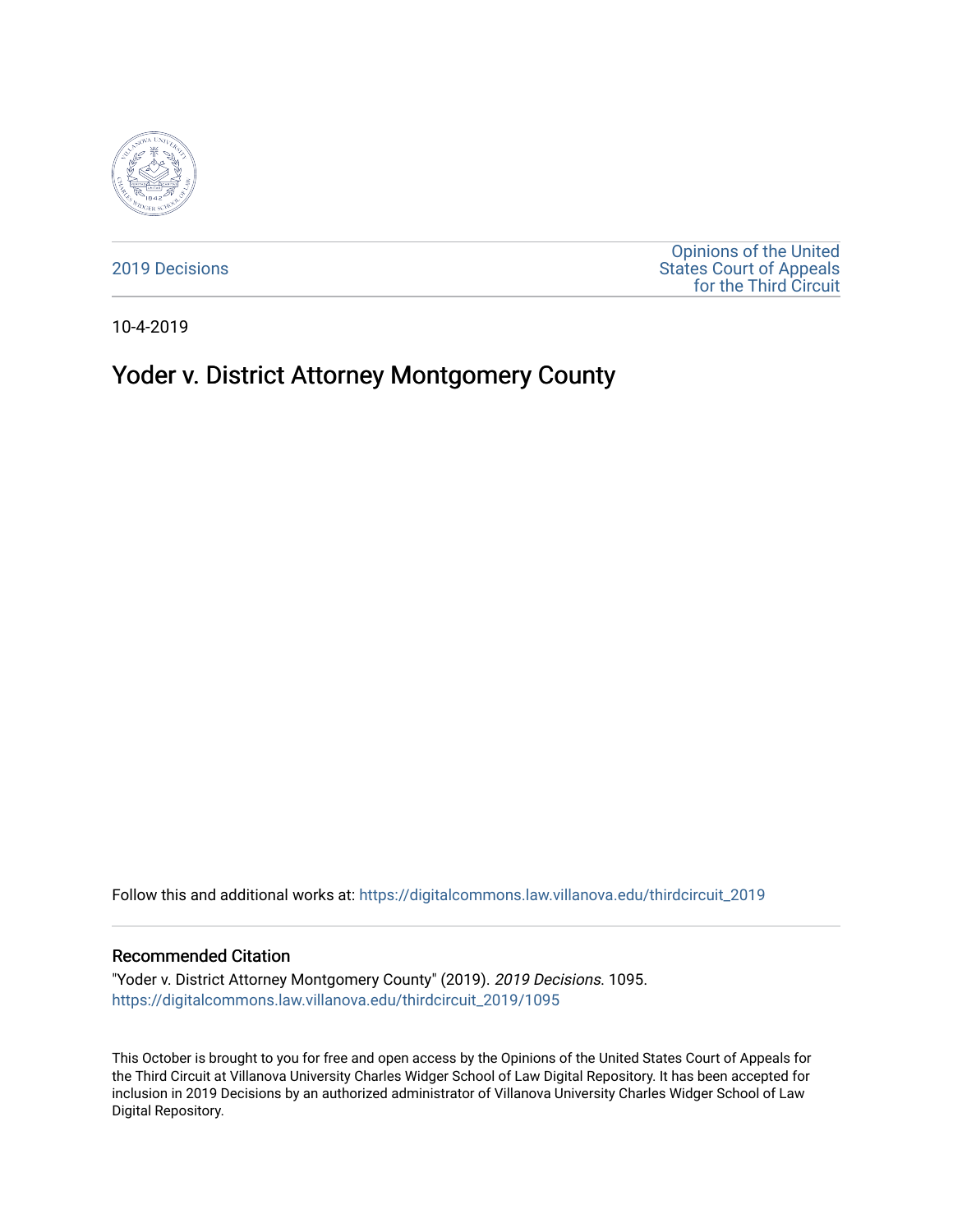#### **NOT PRECEDENTIAL**

## UNITED STATES COURT OF APPEALS FOR THE THIRD CIRCUIT

\_\_\_\_\_\_\_\_\_\_\_

No. 19-1898 \_\_\_\_\_\_\_\_\_\_

## CYNTHIA YODER, Appellant

v.

DISTRICT ATTORNEY MONTGOMERY COUNTY; MR. MICHEAL FALIN; MR. TODD N. BARNES; MONTGOMERY COUNTY ADULT PROBATION AND PAROLE; MS. TERRY; MS. JEANINE WARTELL; CHESTER COUNTY PROBATION PAROLE & PRETRIAL SERVICES; MR. JOSEPH CARLINI; MR. WILLIAM MANN; MS. MAUREEN TRESTON; MS. DIANE CLEMENS; AMS LAW, P.C.; MS. ANITA SETH; MS. SHARON MEISLER; MR. BASIL BECK, Court Appointed Attorney

\_\_\_\_\_\_\_\_\_\_\_\_\_\_\_\_\_\_\_\_\_\_\_\_\_\_\_\_\_\_\_\_\_\_\_\_

On Appeal from the United States District Court for the Eastern District of Pennsylvania (D.C. Civil Action No. 2:19-cv-01274) District Judge: Honorable Gene E.K. Pratter

\_\_\_\_\_\_\_\_\_\_\_\_\_\_\_\_\_\_\_\_\_\_\_\_\_\_\_\_\_\_\_\_\_\_\_\_

Submitted Pursuant to Third Circuit LAR 34.1(a) October 1, 2019 Before: CHAGARES, BIBAS and GREENBERG, Circuit Judges

> (Opinion filed: October 4, 2019) \_\_\_\_\_\_\_\_\_\_

## OPINION\* \_\_\_\_\_\_\_\_\_\_\_

 $\overline{a}$ 

<sup>\*</sup> This disposition is not an opinion of the full Court and pursuant to I.O.P. 5.7 does not constitute binding precedent.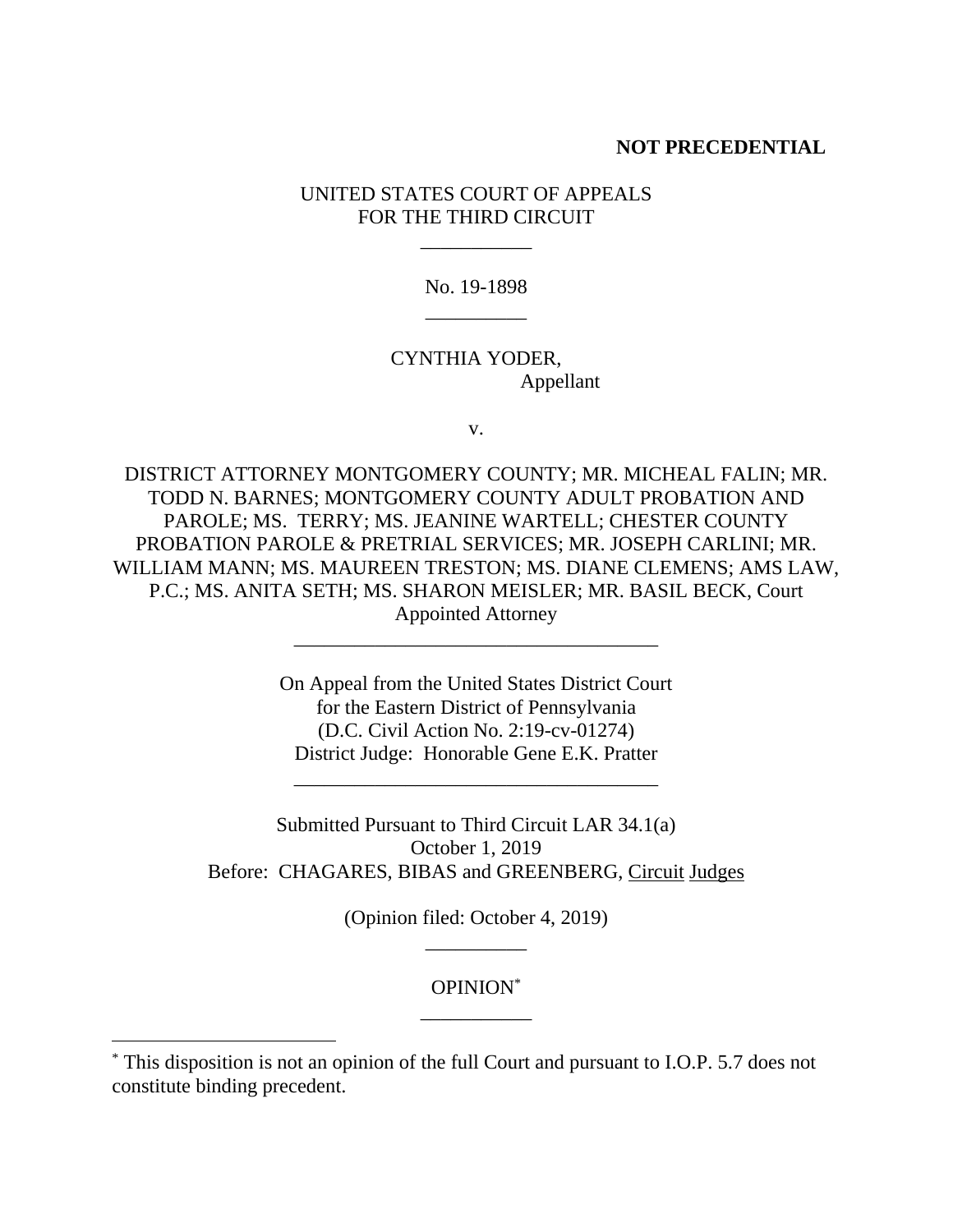### PER CURIAM

Cynthia Yoder, proceeding pro se, appeals from an order of the United States District Court for the Eastern District of Pennsylvania dismissing her complaint pursuant to 28 U.S.C. §§ 1915(e)(2)(B)(i) and 1915(e)(2)(B)(ii). For the reasons that follow, we will affirm.

On February 25, 2019, Yoder accompanied her son, Clifford Repotski, to the Montgomery County Adult Probation and Parole Department (the Probation Department), where he "reviewed his medications [and] signed papers without [Yoder's] authorization."<sup>1</sup> Probation Department employees told Yoder that if she did not grant permission to search Repotski's bedroom, which is located in her parents' home, Repotski would "go back to jail." In her pro se complaint, Yoder alleged that these actions by Probation Department employees violated a power of attorney that she has for Repotski, and for her parents, the Strunks. She complained that the "mental anguish of dealing with non-compliant, uneducated bullies of Montgomery County Probation Department gave [her] a headache, lack of energy, [and] stress …." As relief, Yoder asked that the District Court expunge Repotski's criminal record, report the defendants for disciplinary action, and award her \$40 million.

<sup>&</sup>lt;sup>1</sup> Repotski was on probation from a conviction for possession of child pornography. See Repotski v. AMS Law PC, 710 F. App'x 112, 113 (3d Cir. 2018).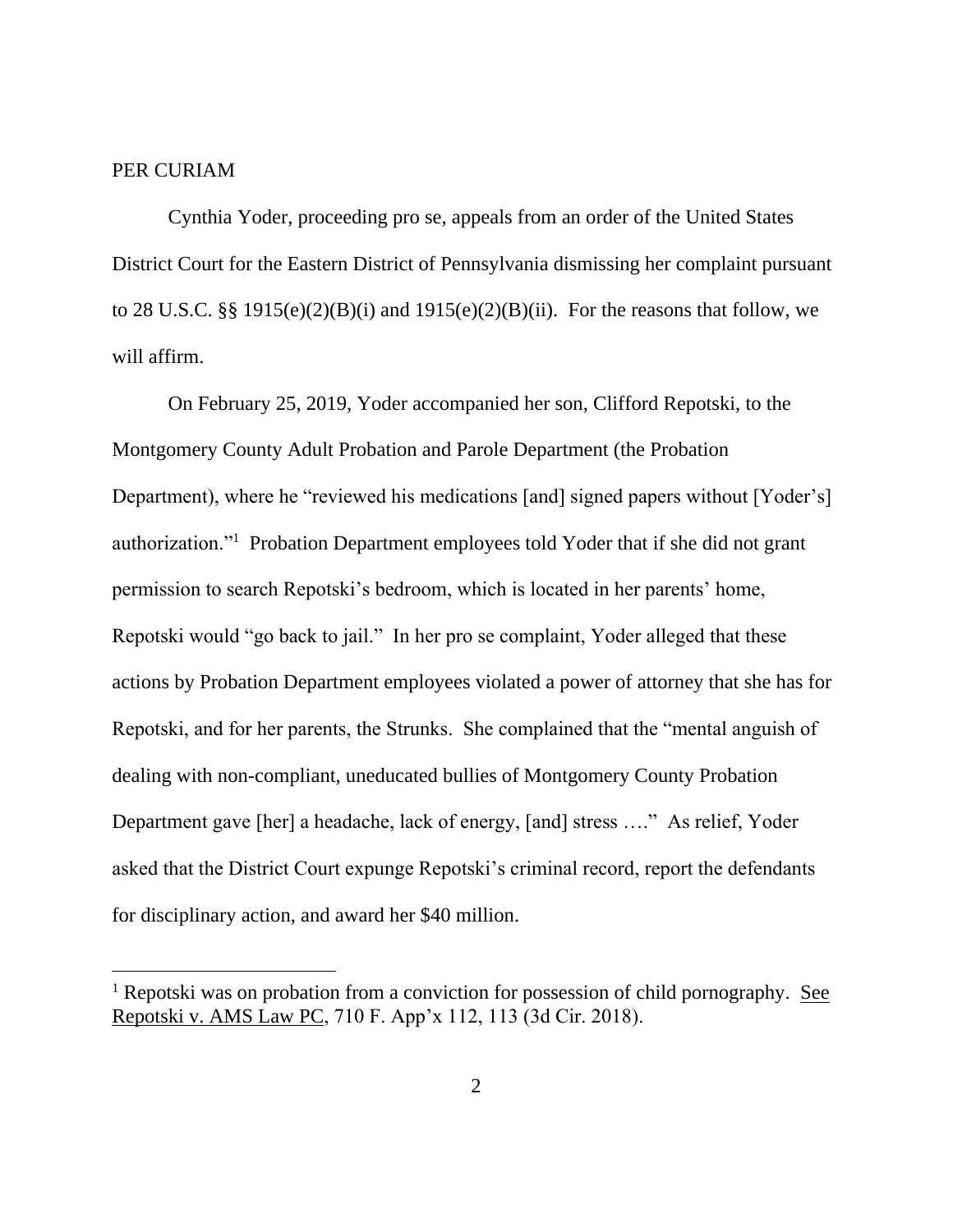The District Court granted Yoder's motion to proceed in forma pauperis, but dismissed her complaint with prejudice. With respect to the claims that she sought to bring on behalf of Repotski, the District Court held that a pro se litigant may not represent a third party in federal court. The District Court dismissed those claims as frivolous under § 1915(e)(2)(B)(i). The District Court also concluded that Yoder's claim based on the Probation Department employees' demand that she consent to a search of Repotski's room failed to state a claim because she did not "allege that her own property or privacy interests were invaded in way" and because her allegation was not plausible given that Repotski had already granted authorization to search his home as a condition of his probation. Therefore, the District Court dismissed that claim under § 1915(e)(2)(B)(ii). The District Court, moreover, concluded that any further attempts by Yoder to amend her pleading would be futile. This appeal followed.<sup>2</sup>

We have jurisdiction pursuant to 28 U.S.C. § 1291. Our review of a sua sponte dismissal for failure to state a claim pursuant to 28 U.S.C. § 1915(e)(2)(B)(ii), like that of a dismissal on a party's motion under Federal Rule of Civil Procedure 12(b)(6), is de novo.<sup>3</sup> See Allah v. Seiverling, 229 F.3d 220, 223 (3d Cir. 2000). "To survive a motion

 $\overline{a}$ 

<sup>&</sup>lt;sup>2</sup> To the extent that Yoder attempts in her appellate brief to raise new claims against the appellees, those claims are not properly before us. See, e.g., In re Reliant Energy Channelview LP, 594 F.3d 200, 209 (3d Cir. 2010).

<sup>&</sup>lt;sup>3</sup> We need not address the District Court's determination that the claims Yoder sought to bring on behalf of Repotski were frivolous under § 1915(e)(2)(B)(i), as we conclude that those allegations failed to state a claim under  $\S 1915(e)(2)(B)(ii)$ . See Murray v.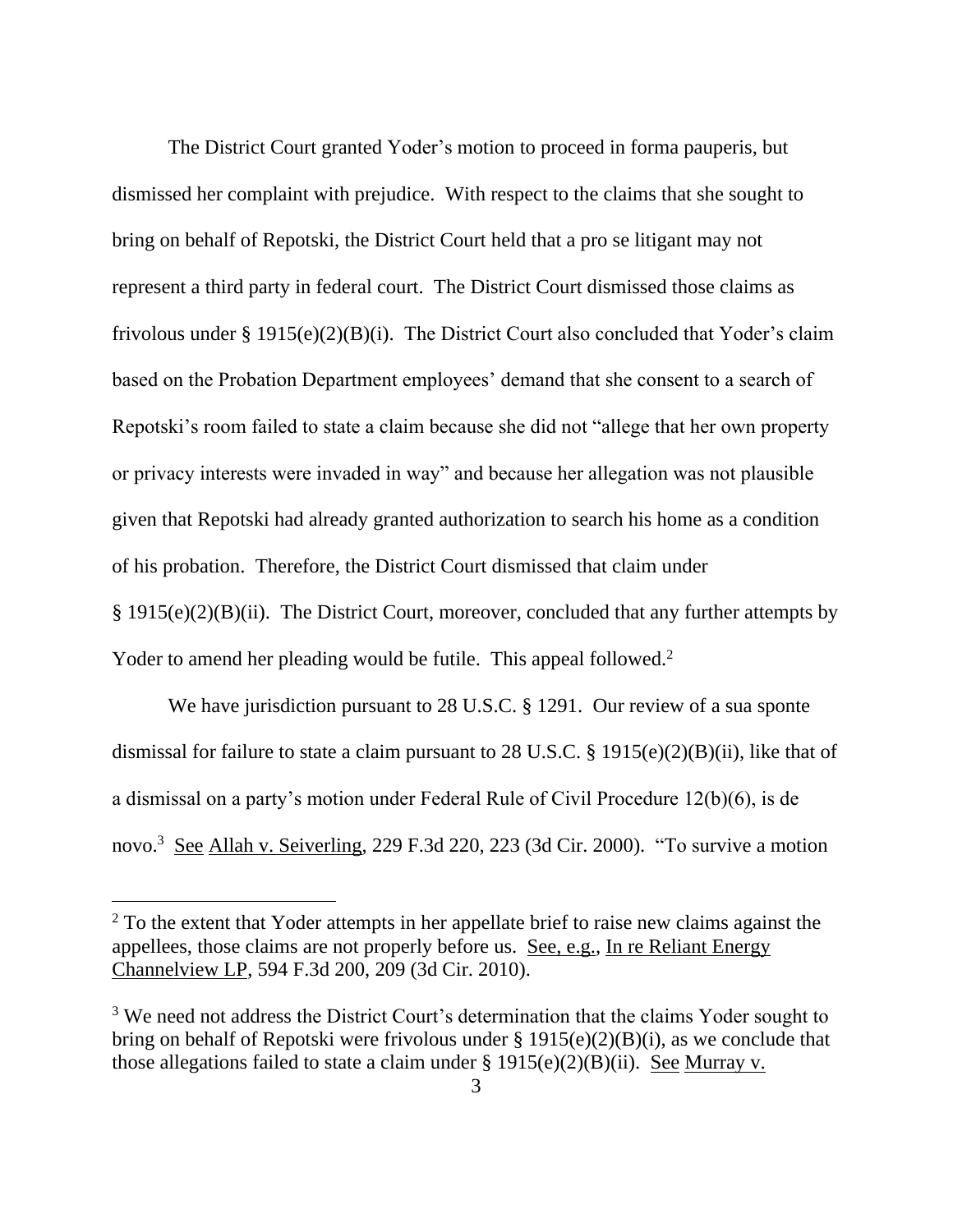to dismiss, a complaint must contain sufficient factual matter, accepted as true, to 'state a claim to relief that is plausible on its face.'" Ashcroft v. Iqbal, 556 U.S. 662, 678 (2009) (quoting Bell Atl. Corp. v. Twombly, 550 U.S. 544, 570 (2007)).

Yoder brought several claims on behalf of Repotski. In particular, she challenged Repotski's conviction and sentence on the grounds that the investigators "were out of their jurisdiction," that Repotski received ineffective assistance of counsel, that he should have been sentenced in "Mental Health Court," and that he is entitled to an exemption from "Supervision Polygraph Testing." Yoder also vaguely claims that the law firm that previously represented Repotski was engaged in a "civil and criminal conspiracy." Furthermore, she attempted to assert a claim on behalf of the Strunks, alleging that they "have been financially exploited" because they were not reimbursed, pursuant to the 2019 IRS mileage allowance, for the cost of transporting Repotski to the Probation Office. But, as we have repeatedly explained to Yoder, an individual proceeding pro se may not represent third parties in federal court, and a power of attorney is insufficient by itself to allow a non-lawyer to litigate on behalf of another. See, e.g., Yoder v. Good Will Steam Fire Engine Co. No. 1, 740 F. App'x 27, 28 (3d Cir. 2018) (citing Lazaridis v. Wehmer, 591 F.3d 666, 672 (3d Cir. 2010) (per curiam); Simon v. Hartford Life, Inc., 546 F.3d 661, 664-65 (9th Cir. 2008)). Because Yoder is barred from representing third parties in

Bledsoe, 650 F.3d 246, 247 (3d Cir. 2011) (per curiam) (citation omitted) (explaining that court of appeals "may affirm the District Court's judgment on any basis supported by the record.").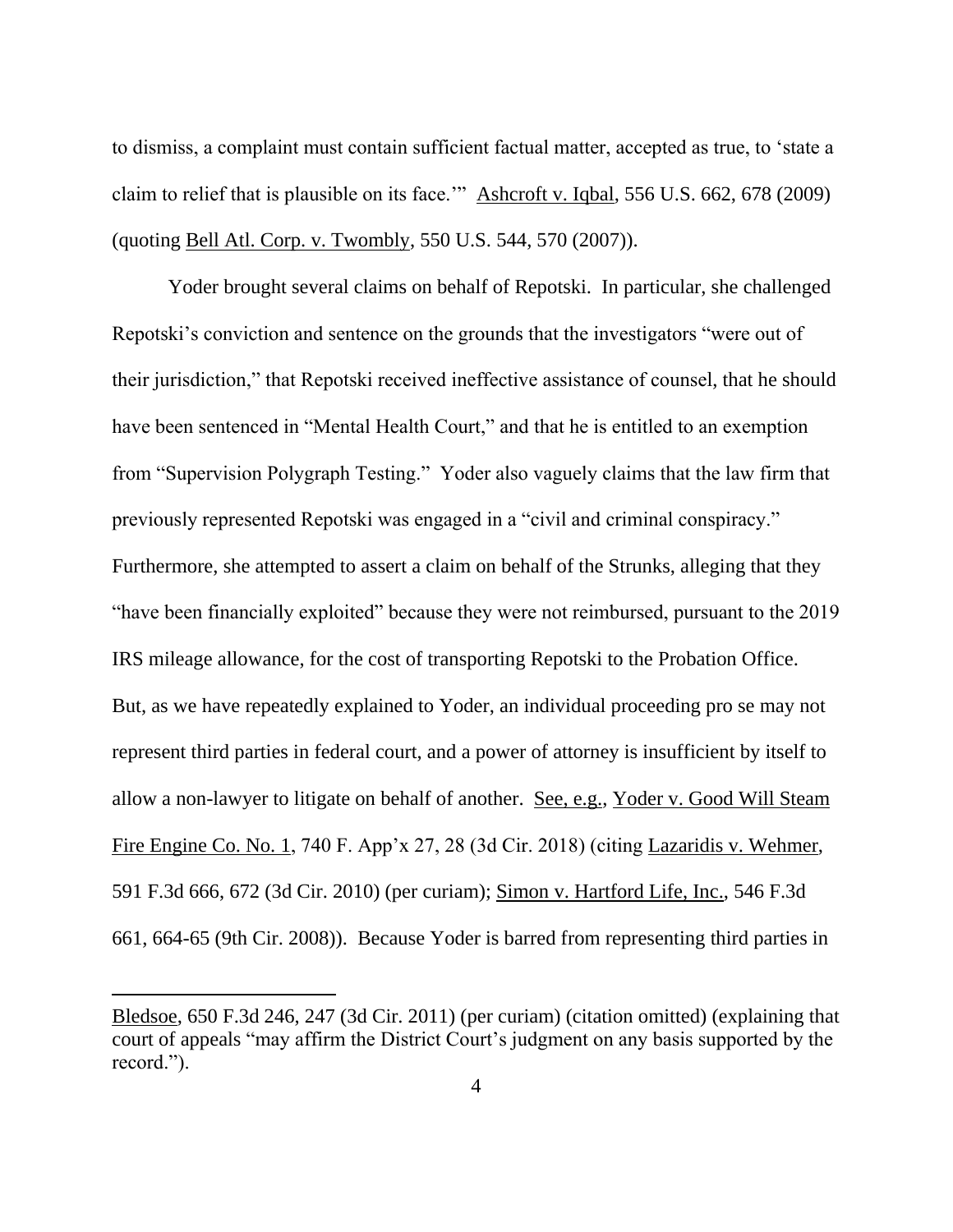federal court, she failed to state a claim in her attempt to assert allegations on behalf of Repotski and the Strunks.

The District Court also properly concluded that Yoder's remaining allegations failed to state a claim upon which relief can be granted. Yoder asserted that Probation Department employees violated her power of attorney and "bull[ied]" her in to authorizing a search of Repotski's bedroom. Notably, however, Yoder cannot demonstrate that the employees' actions infringed on her constitutional rights. The Constitution guarantees no right to represent others, see Phillips v. Tobin, 548 F.2d 408, 411 n.3 (2d Cir. 1976), and our rule barring non-lawyers from representing third parties in federal court remains valid. See Osei-Afriyie ex rel. Osei-Afriyie v. Med. Coll. of Pa., 937 F.2d 876, 882-83 (3d Cir. 1991). The Probation Department employees' alleged threat to send Repotski back to jail does not state a constitutional violation cognizable under § 1983. See McFadden v. Lucas, 713 F.2d 143, 146 (5th Cir. 1983) (noting that mere threats do not amount to constitutional violations). Furthermore, to the extent that Yoder alleged that the Probation Department employees violated her Fourth Amendment rights, her claim is not ripe, as there has been no search of a place in which Yoder has a reasonable expectation of privacy. See Texas v. United States, 523 U.S. 296, 300 (1998) (stating that a claim is not ripe for adjudication if it rests on some contingent future event). Yoder also seemingly complained about injuries caused by judgments entered against her in various state cases. Such claims, however, are barred by the Rooker